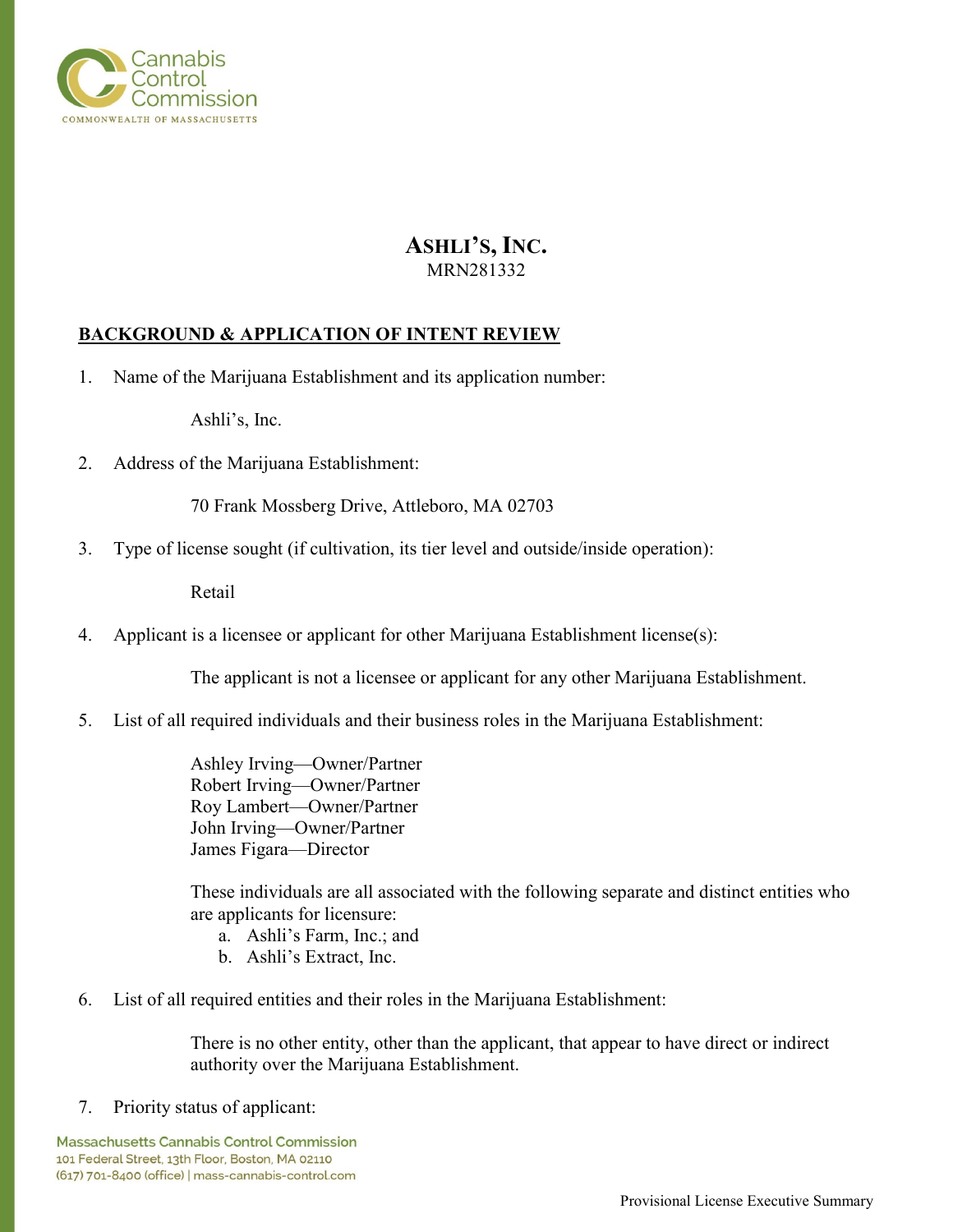General applicant.

8. Location and status of business if it is an RMD:

Not applicable.

9. Information regarding host community agreement certification:

The Host Community Agreement was executed on June 6, 2018; certification provided.

10. Information regarding community outreach meeting:

The community outreach meeting was held on June 12, 2018. Notice was published at least seven days prior in the Sun Chronicle. The applicant certified notice to the municipality and abutters. The applicant certified compliance with the community outreach meeting requirements.

11. Any objections regarding compliance with local ordinances and bylaws presented by the municipality:

> No objections were communicated to the Commission. The Commission received a response from the municipality on October 10, 2018, stating that the applicant was in compliance with all local ordinances and bylaws.

12. Summary of plan to positively impact areas of disproportionate impact:

The applicant's plan includes the following programs:

- a. Establish a business mentorship program to assist economic empowerment applicants from Fall River, New Bedford, and Taunton with raising funds, obtaining local approval, and creating business plans in order to minimize barriers to the industry; and
- b. Establish a social equity mentorship program to assist individuals who want to work in or with the adult-use industry, such as entry-level workers, suppliers, and contractors.

The applicant will collect and assess data on these initiatives.

### **SUITABILITY REVIEW**

13. Concerns arising from background checks on individuals associated with the application:

No concerns.

14. Concerns arising from background checks on entities associated with the application:

No concerns.

15. Applicant's disclosure of any past civil or criminal actions: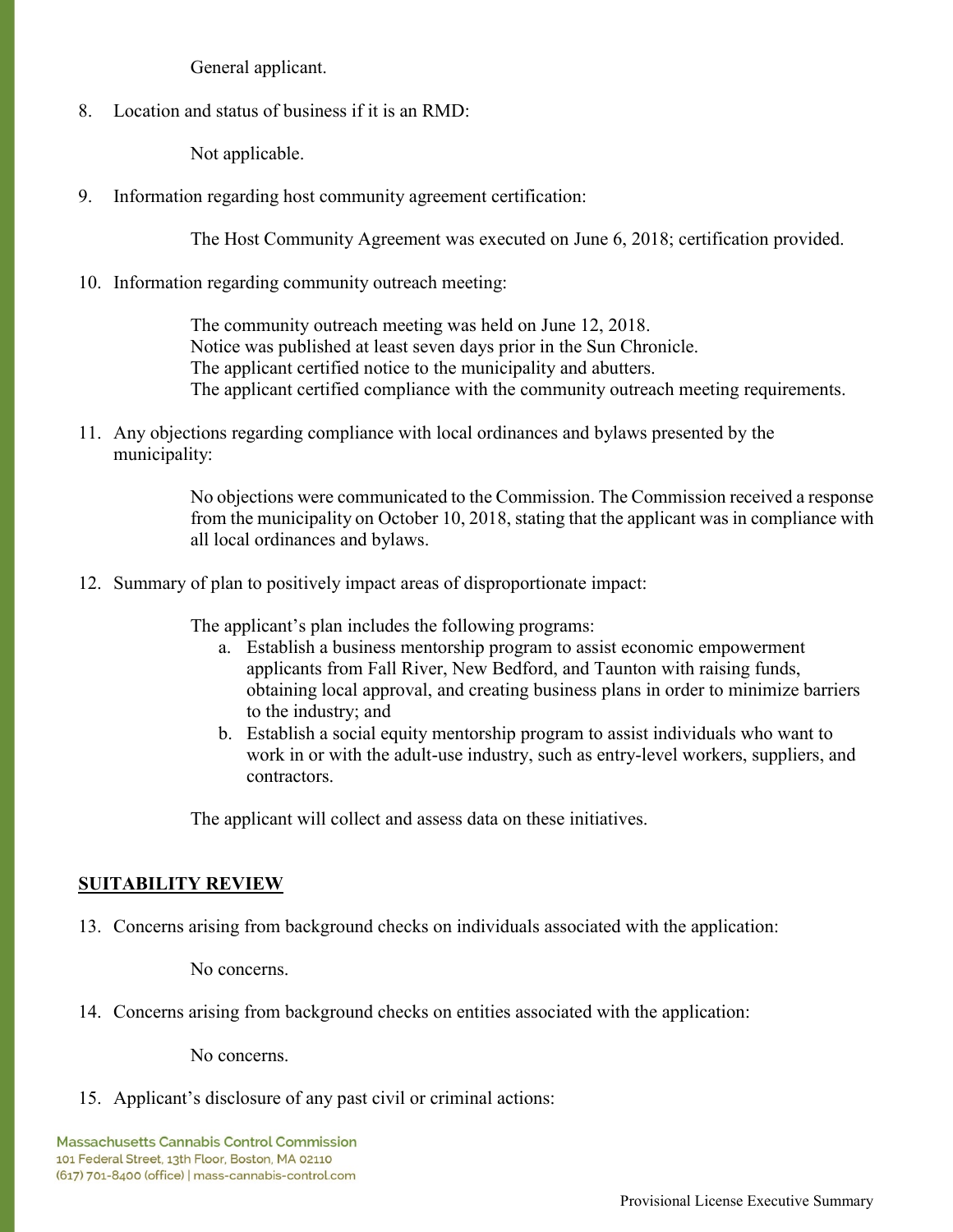No disclosures.

16. Applicant's disclosure of any occupational license issues:

No disclosures.

17. Applicant's disclosure of any business interests in other jurisdictions:

No disclosures.

18. Status of applicant's compliance with the Department of Revenue and Secretary of the Commonwealth:

> May 14, 2018 | Certificate of Good Standing, Secretary of the Commonwealth June 12, 2018 | Certificate of Good Standing, Department of Revenue (Letter ID: L1458857088)

### **MANAGEMENT AND OPERATIONS REVIEW**

19. Applicant's proposed timeline to become operational in the adult-use market:

The applicant states that it will submit an architectural plan once provisionally licensed and has estimated that operations could commence in July 2019.

20. Applicant's proposed hours of operation:

Monday-Sunday: 8:00 a.m. to 8:00 p.m.

- 21. Applicant's compliance with submitting summaries of the following plans, policies and procedures:
	- a. Security Plan
	- b. Prevention of Diversion Plan
	- c. Storage of Marijuana Plan
	- d. Transportation Plan
	- e. Inventory Procedures
	- f. Quality Control and Testing Procedures
	- g. Personnel Procedures
	- h. Dispensing Procedures
	- i. Record-Keeping Procedures
	- j. Maintenance of Financial Records Policy
	- k. Diversity Plan

The applicant is fully compliant with submitting all summaries. All summaries were determined to be substantially compliant with the requirements listed in 935 CMR 500.105 through 935 CMR 500.160 as applicable. Full compliance will be reviewed during inspections and will be required before a final license is issued.

22. Summary of diversity plan: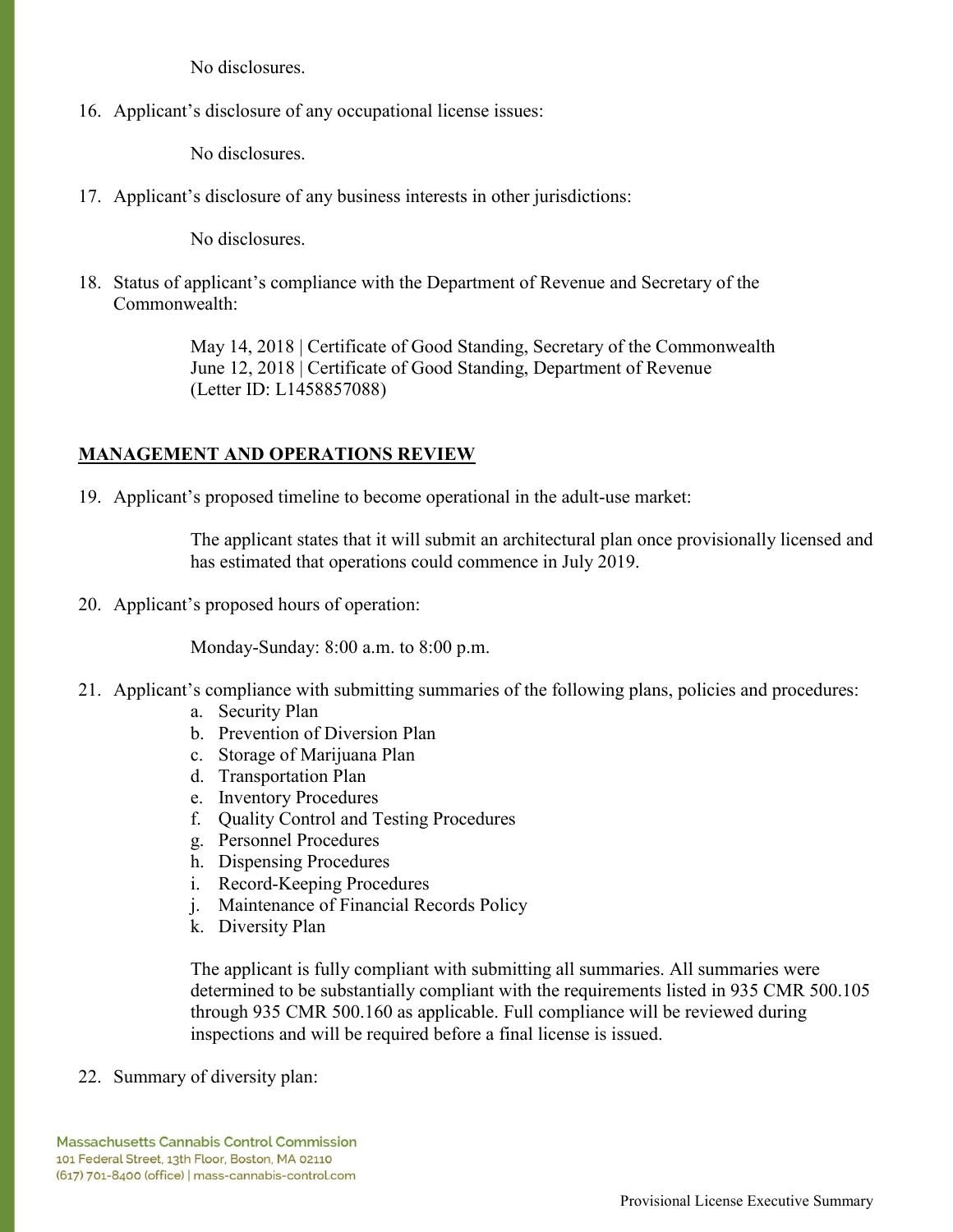The applicant plans to do the following:

- a. Conduct community outreach workshops on various topics including employment opportunities;
- b. Participate in job fairs;
- c. Work with local job placement agencies that assist minorities and individuals with disabilities;
- d. Implement a hiring process that ensure equity, equality, and inclusion to minorities, women, veterans, individuals with disabilities, and people of all gender identities and sexual orientations.

The applicant will routinely gather data and assess the success of its diversity initiatives.

23. Summary of cultivation plan (if applicable):

Not applicable.

24. Summary of products to be produced and/or sold (if applicable):

Not applicable.

25. Plan for obtaining marijuana or marijuana products (if applicable):

The applicant will obtain marijuana and marijuana products primarily from its sister companies Ashli's Farm and Ashli's Extract. The applicant will purchase product from wholesale cultivators and manufacturers if the need arises.

26. ISO 17025 Certifying Body and Certificate Number (if applicable):

Not applicable.

# **RECOMMENDATION**

Commission staff recommend issuing a provisional license with the following conditions:

- (1) Final license is subject to inspection and audit to ascertain compliance with the requirements listed in 935 CMR 500.105 through 935 CMR 500.160 as applicable;
- (2) Final license is subject to inspection and audit to ascertain that the facilities are compliant with all applicable state and local codes, bylaws, ordinances, and regulations;
- (3) The applicant shall cooperate with and provide information to Commission investigators, agents, and employees upon request; and
- (4) Provisional license is subject to the payment of the appropriate license fee pursuant to 935 CMR 500.005.

This recommendation was based on the applicant's demonstrated compliance with the laws and regulations of the Commonwealth, suitability for licensure, and upon the evaluation of the thoroughness of the applicant's responses to the required criteria.

Commission staff certify that a due diligence review of the application was performed. As of this date, the applicant has demonstrated compliance with the laws and regulations of the Commonwealth and